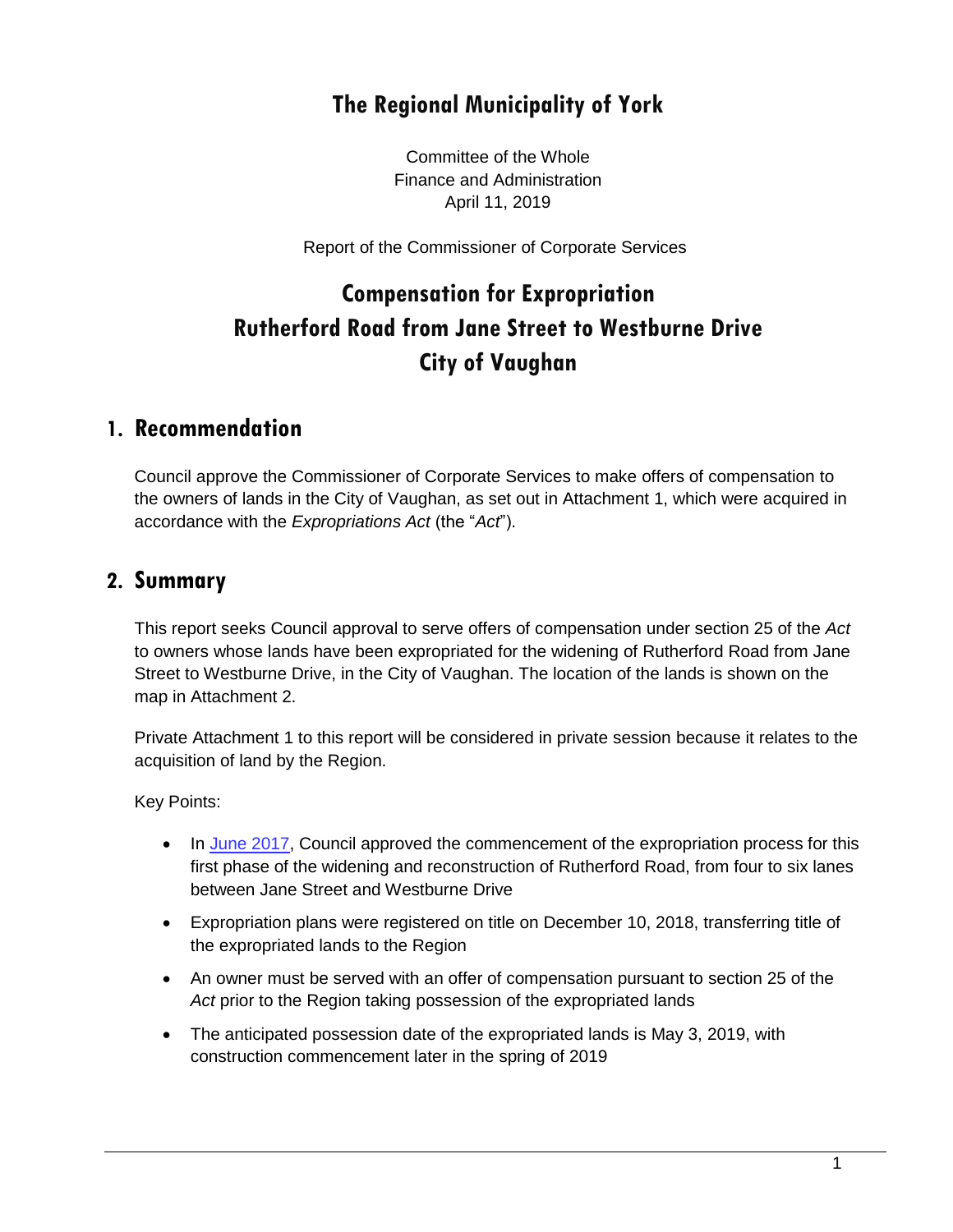## **3. Background**

### **The Environmental Assessment for improvements to Rutherford Road was completed in mid-2016**

The need to improve Rutherford Road from Jane Street to Bathurst Street, in the City of Vaughan, was identified in the Region's recently updated Transportation Master Plan. These improvements were also included in the approved 2016 10-Year Roads and Transit Capital Construction Program.

The Environmental Assessment (EA) study for improvements to Rutherford Road (named Carrville Road east of Bathurst Street) from Jane Street to Yonge Street was completed mid-2016.

The design on this portion of the project includes a proposed widening of Rutherford Road to six lanes to accommodate HOV/transit priority lanes, sidewalks/cycle tracks on both sides, transit bus pads/shelters, and a landscaped median where sufficient space is available. Also included are a grade separation at the Barrie GO Rail/Rutherford Road intersection, a widening of the bridge over the Canadian National Railway tracks at the MacMillan Yard, and intersection improvements at Keele Street.

The first phase of construction between Jane Street and Westburne Drive is scheduled to commence in spring 2019. The lands that are the subject of this report are located in this initial phase of the project.

#### **This report is for the third step in the Council approval process for expropriations**

Figure 1 below summarizes the three steps in the process for obtaining approval by Council for expropriation. On [June 29, 2017,](https://www.york.ca/wps/wcm/connect/yorkpublic/e5b57684-5003-437a-ba99-2d1085c9969c/jun+22+rutherford+ex.pdf?MOD=AJPERES) Council authorized the first two steps of the process.

This report is for the third and final step in the expropriation approval process. Upon approval by Council of this step, the Region will serve offers of compensation to the owners.

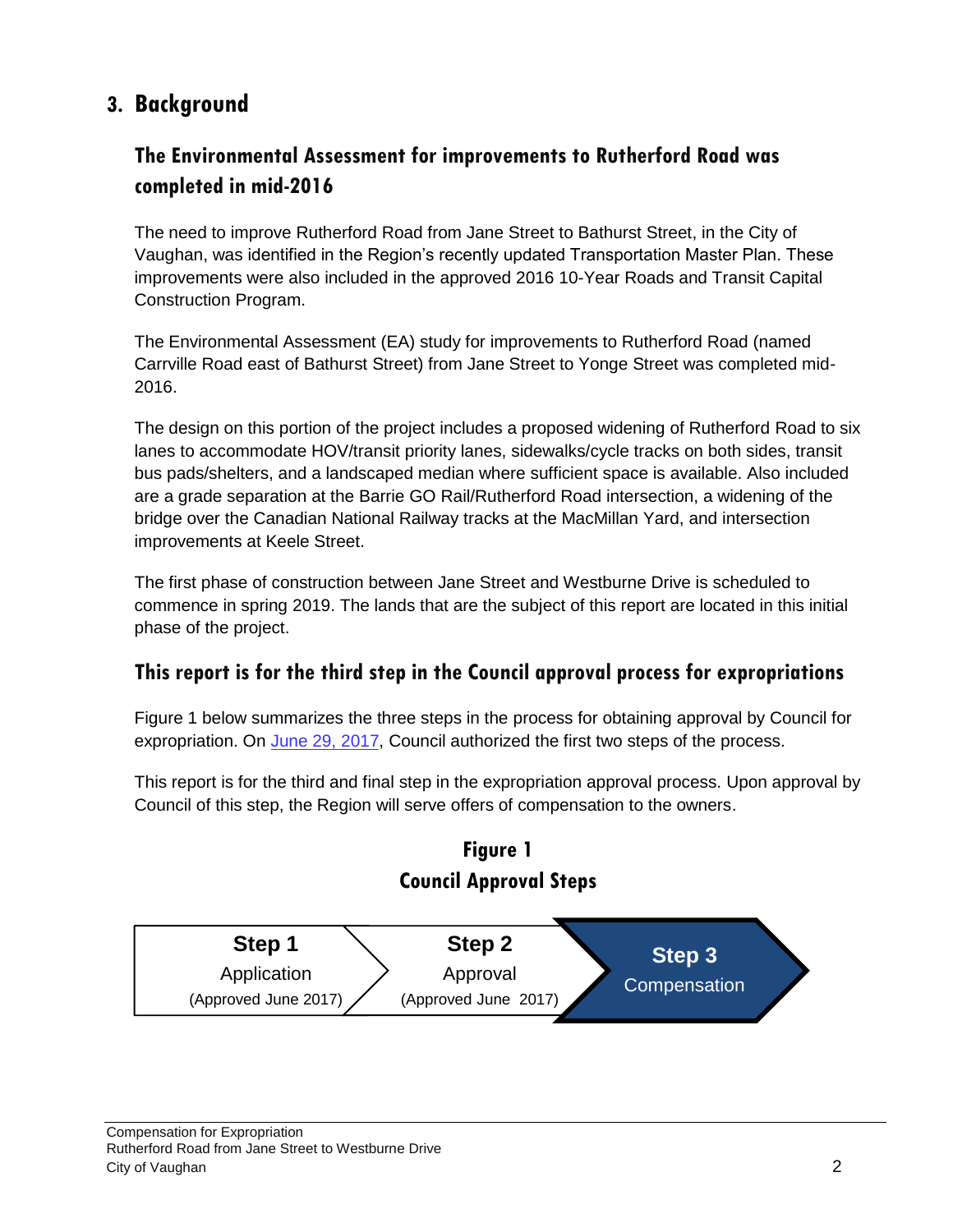## **4. Analysis**

## **Possession of expropriated lands will be obtained after serving the offers of compensation**

The Region acquired title to the lands when the expropriation plans were registered at the Land Registry Office on December 10, 2018. In accordance with the *Act*, the Region cannot obtain possession until a minimum of three months after notifying owners that the expropriation plans have been registered. In addition, it is necessary to make offers of compensation to owners as a prerequisite to obtaining possession of the expropriated lands. The offers of compensation are proposed to be delivered in anticipation of possession of the lands on May 3, 2019. Utility relocation is scheduled to commence during spring 2019.

### **Independent appraisal reports have established the compensation which will form the basis of offers**

Independent appraisals were commissioned to provide the offers of compensation. Section 25 of the *Act* requires the Region to make two offers of compensation to an owner. The first is an offer of full compensation for the market value of the lands expropriated. If the owner accepts the offer, then the owner, with a few exceptions, accepts the offer in full satisfaction of any claims the owner may have with respect to the expropriation. The second is an offer to pay the owner the market value of the lands expropriated, but permits the owner to make a future claim for additional compensation in accordance with the *Act*.

In the event that an owner does not accept the first offer of compensation, staff will negotiate a full and final settlement after the expropriation.

#### **Environmental due diligence has been undertaken**

A Contamination Overview Study was completed as part of the Class Environmental Assessment Study and identified Areas of Potential Environmental Concern. Phase One Environmental Site Assessments (ESA) were performed at numerous sites to assess the potential environmental condition of the lands. The results identified the need to complete a Phase Two ESA at one of the sites that is the subject of this report.

The required Phase Two ESA was completed. Property Services and Legal Services staff reviewed the findings of this Phase Two ESA and noted no concerns.

## **5. Financial**

The funding for this property acquisition is included in the 2019 Capital Budget for Transportation Services.